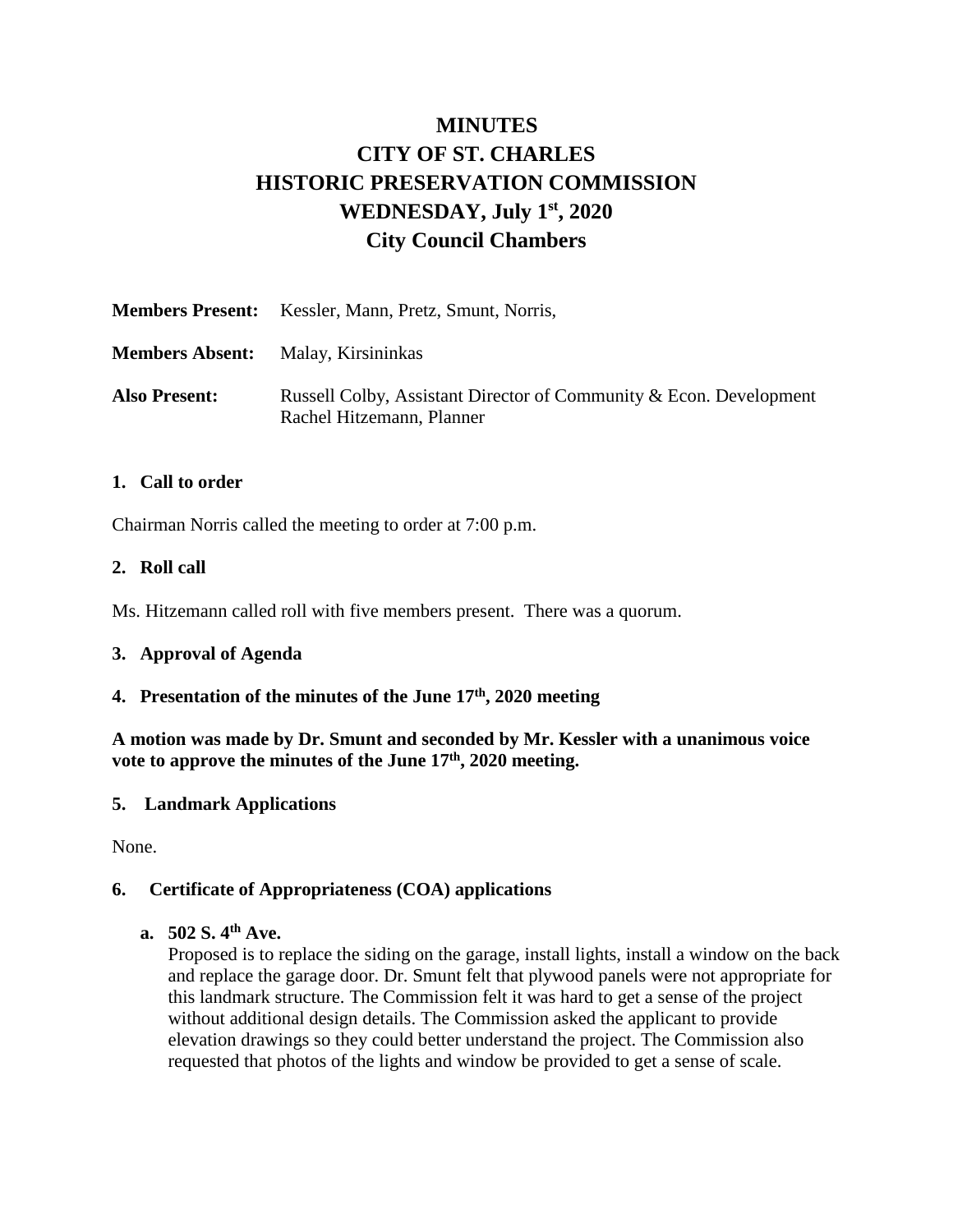Historic Preservation Commission Minutes  $-$  July  $1<sup>st</sup>$ , 2020 Page 2

#### **A motion was made by Dr. Smunt and seconded by Mr. Pretz with a unanimous voice vote to table the COA until additional details are provided.**

#### **b. 100-106 S. Riverside Ave.**

Proposed is to install five awnings on the building along Riverside Ave. The awnings will be made of black Sunbrella material.

### **A motion was made by Mr. Kessler and seconded by Mr. Pretz with a unanimous voice vote to approve the COA as presented.**

#### **c. 107-109 E. Main St.**

The applicant proposed to remove the door along Main St. and replace it with storefront windows. An additional door will be added to the back of the building, where a window used to be located. The applicant confirmed that the second story along Main St. will remain the same. Dr. Smunt asked if the back windows will be fixed transom windows, since that is not how it was shown on the plans. The applicant confirmed that the windows on the back of the building will be fixed.

**A motion was made by Dr. Smunt and seconded by Ms. Mann with a unanimous voice vote to approve the COA.** 

- **7. Grant Applications**
- **8. Other Commission Business**
- **9. Preliminary Reviews-**Open forum for questions or presentation of preliminary concepts to the Commission for feedback

#### **a. First St. parking garage screening**

A.J. Reineking, from the City's Public Works Department, presented a possible screening measure for the top of the parking garage. He informed the Commission that there have been instances of things being thrown off of the garage and teens walking on the edge. The Commission gave their thoughts and suggestions on how to move forward with the screening.

#### **10. Additional Business and Observations from Commissioners or Staff**

None.

#### **11. Meeting Announcements: Historic Preservation Commission meeting July 15th, 2020 at 7:00 P.M.**